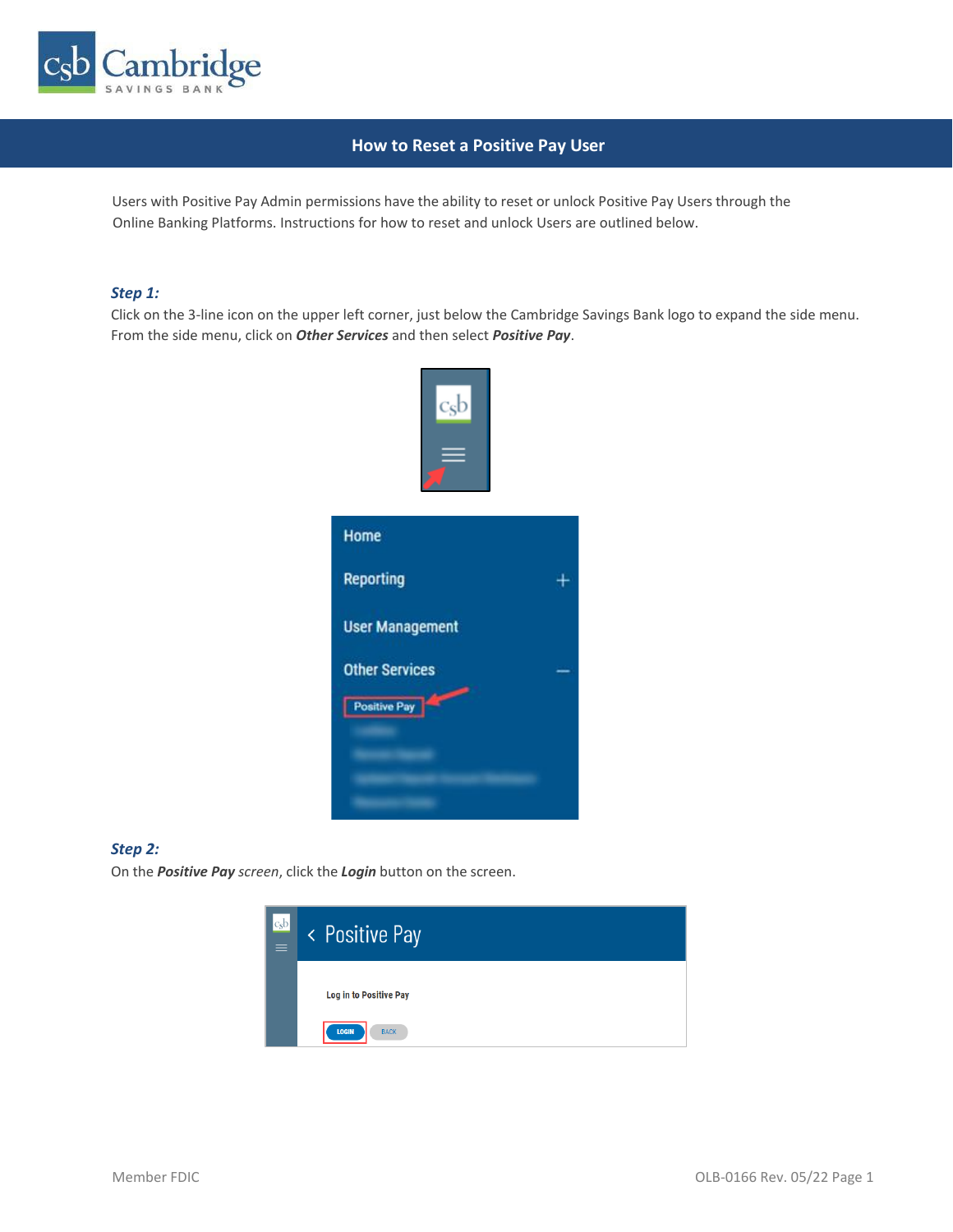

**Important!** After clicking the *Login* button, you will receive a pop-up message stating: "**Caution:** You are about to leave this site. By clicking, 'Continue' below, you will be directed to our 3rd party vendor site.".

This is a valid message, and you are still in a secure session and accessing a secure site to access the services.



### *Step 3:*

You will automatically navigate to the Positive Pay website. Click the arrow button  $\Box$  at the bottom of the screen to continue into the Positive Pay system.

| Welcome      |                                                                                                                                                                                                                                                            |
|--------------|------------------------------------------------------------------------------------------------------------------------------------------------------------------------------------------------------------------------------------------------------------|
| <b>HELLO</b> |                                                                                                                                                                                                                                                            |
| name.        | For Your Security: Please Logout when finished using SAND eCRM. Please note that we will<br>automatically log you out after 20 minutes of inactivity.<br>This is necessary to prevent another user from modifying your records or using the system in your |
|              |                                                                                                                                                                                                                                                            |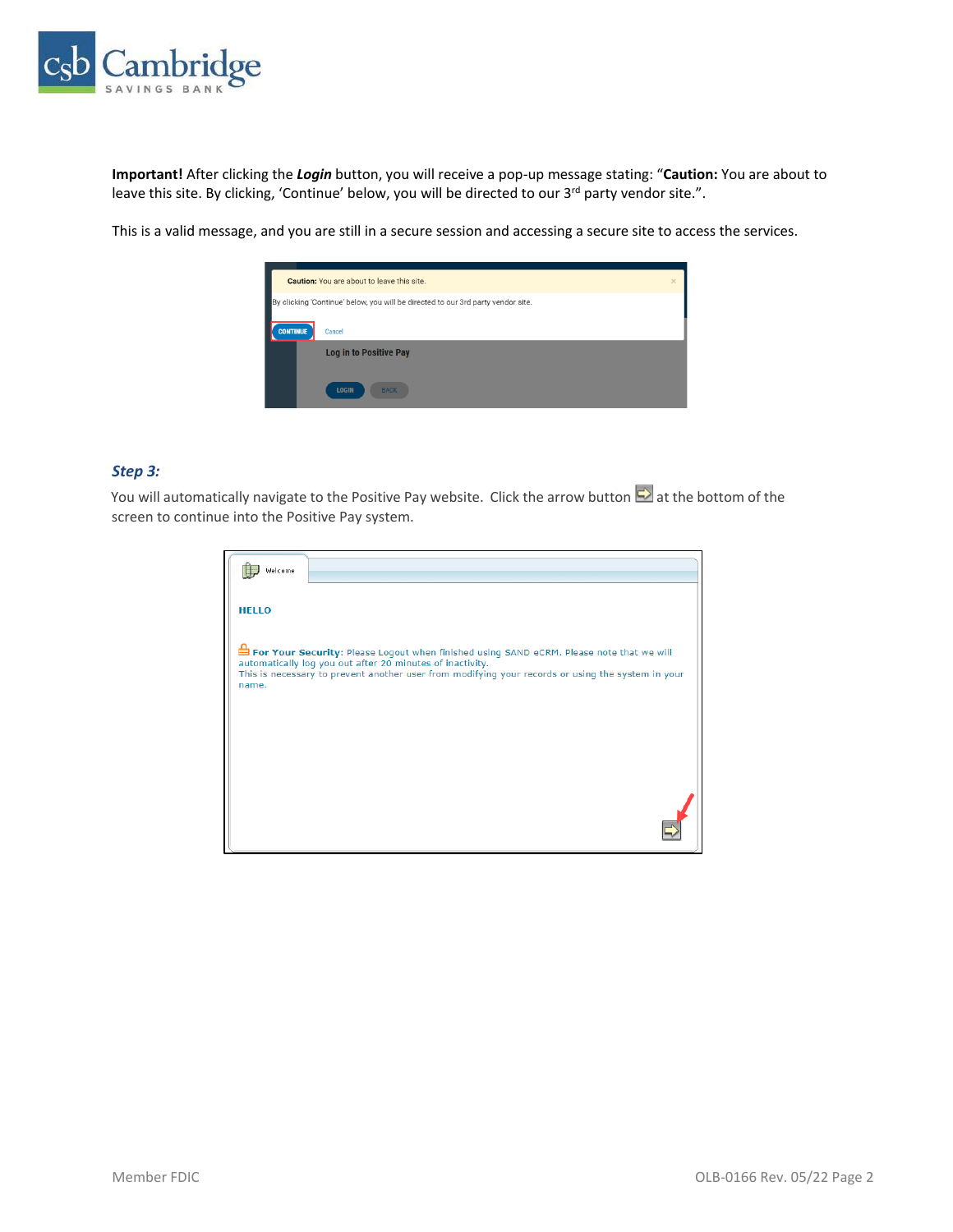

# *Step 4:*

Once you're fully logged into the Positive Pay system, select the *User Manager* tab.

| Your accounts/ranges are listed below. Please select an account by clicking on the corresponding bullet. Click on the corresponding tabs to view Account Items<br>or Billing Information for the selected account. For configuration options, click on the appropriate associated icon.<br>Total Records: 5 |           |               |                    |               |             |                |               |  |
|-------------------------------------------------------------------------------------------------------------------------------------------------------------------------------------------------------------------------------------------------------------------------------------------------------------|-----------|---------------|--------------------|---------------|-------------|----------------|---------------|--|
| Select <sup>+</sup>                                                                                                                                                                                                                                                                                         | Transit ~ | Account No. 4 | Notes A            | Range Start - | Range End ^ | <b>Options</b> | <b>Delete</b> |  |
| $\bigcap$                                                                                                                                                                                                                                                                                                   | 211371120 | 3157          | <b>TEST</b>        | $\mathbf{1}$  | 999999999   | $\mathbb{Z}$   |               |  |
| $\bigcirc$                                                                                                                                                                                                                                                                                                  | 211371120 | 9471          | <b>Test PosPav</b> | $\mathbf{1}$  | 999999999   | Ø.             |               |  |
| $\circledbullet$                                                                                                                                                                                                                                                                                            | 211371120 | 3375          | <b>Test PosPav</b> | 1             | 999999999   | Z.             | $\sim$        |  |
| ◯                                                                                                                                                                                                                                                                                                           | 211371120 | 0265          | Test PosPay        | 1             | 999999999   | P.             |               |  |
| $\bigcirc$                                                                                                                                                                                                                                                                                                  | 211371120 | 8885          |                    | 1             | 999999999   | S              | $\sim$        |  |

## *Step 5:*

On the *User Manager* tab, select *Reset User Login Status* from the Status column on right side of the screen.

| Click on the user's Login ID or User Name to view, modify or delete that user. Click on the Email field to send an email to that user.<br>Total Records: 6 |             |               |                        |                     |  |  |  |  |
|------------------------------------------------------------------------------------------------------------------------------------------------------------|-------------|---------------|------------------------|---------------------|--|--|--|--|
| Login ID-                                                                                                                                                  | User Name - | Phone No. ^   | Email ~                | Status -            |  |  |  |  |
| csb                                                                                                                                                        | Erinn       | $(617) 441 -$ | (@cambridgesavings.com | a<br>6              |  |  |  |  |
| dng                                                                                                                                                        | David       | $(617)$ 441 - | @cambridgesavings.com  | ò<br>8              |  |  |  |  |
| ecr                                                                                                                                                        | ecuipa      | $(617)$ 441 - | @cambridgesavings.com  | ٥<br>Ō              |  |  |  |  |
| ecui                                                                                                                                                       | Erinn       | $(617)$ 441 - | @cambridgesavings.com  | B<br>$\bullet$      |  |  |  |  |
| Oal                                                                                                                                                        | Oswaldo     | $(617)$ 441 - | @cambridgesavings.com  | a<br>$\ddot{\circ}$ |  |  |  |  |
| Tshu                                                                                                                                                       | Tom         | $(617)$ 441 - | @cambridgesavings.com  | B<br>$\bullet$      |  |  |  |  |